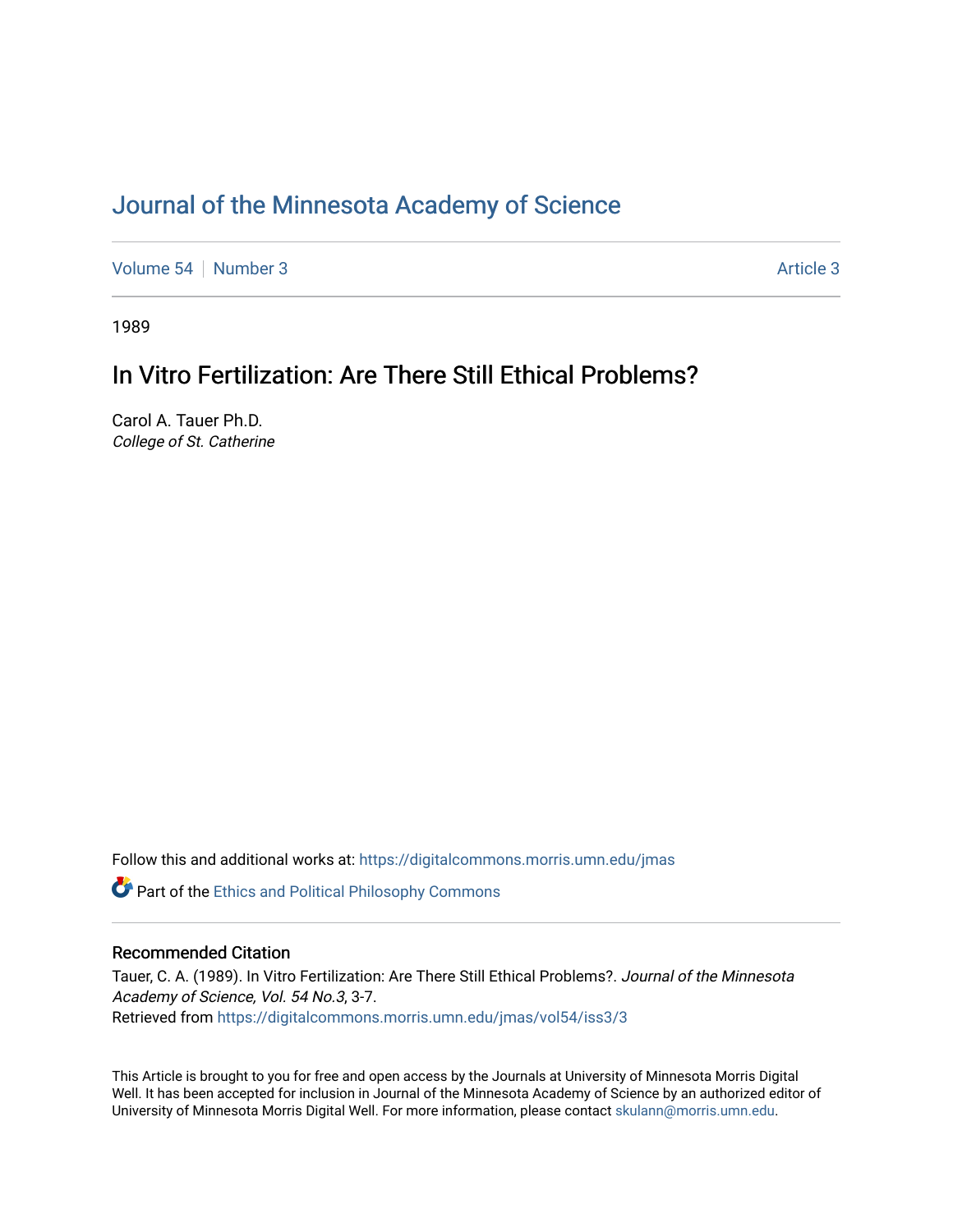# **In Vitro Fertilization: Are There Stlll Ethical Problems?**

CAROL A. TAUER, Ph.D.\*

ABSTRACf-The initial development of the technique of *in vitro* fertilization (IVF) was accompanied by discussion of related ethical questions. Two significant ones were: Did the development of IVF justify the wastage of human embryos which made it possible? Was it justifiable to attempt human embryo transfer without laboratory studies to determine the safety of the technique? Thousands of births as a result of IVF have largely made these two questions moot. But four others remain: Is IVF immoral because it accomplishes procreation in a laboratory rather than through an act of marital union? Is it permissible to maximize the success of IVF through practices which result in the intentional destruction of human embryos or fetuses? Is tt ethtcal to conduct basic scientific research which utilizes laboratory-fertilized embryos? Given uneven and often very low success rates for IVF, should public policy act to protect clients or to promote improved IVF practice?While our society is deeply divided as to the resolution of these problems, it is beginning to engage in public debate, particularly on the last two questions.

#### **Introduction**

While our nation is still polarized, morally and politically, on the issue of abortion, scientific advances raise new questions about the appropriate treatment of prenatal life. In two areas of scientific research, the questions are particularly pressing and are currently receiving wide attention. The first area concerns a generally accepted treatment for infertility problems, *in vitro* fertilization or IVF. Because this procedure involves fertilization of oocytes by sperm outside the body of a woman, it provides opportunities for studies in reproductive biology which are not otherwise possible. The second area concerns the use of tissue from aborted fetuses for research and transplantation. As this technique begins to offer the prospect of cures for a variety of severe conditions and diseases, the need for significant quantities of fetal tissue could be anticipated.

While these scientific advances offer hope to people who are suffering from infertility or disability, they remind us that our society has not come close to resolving fundamental questions about the status of prenatal human life. The Supreme Court in *Roe v. Wade* (1973) ruled that abortion must be permitted up to the time of fetal viability. This decision was based solely on the pregnant woman's right to privacy, a right found to be constitutionally protected, that allows her to choose an abortion. The Court made no other statement regarding appropriate treatment of the previable embryo or fetus, and in fact it noted that this matter was beyond its competence. Adding to the ambiguity of the situation, many persons and groups in our society do not accept the ruling of *Roe v. Wade,* and have devoted themselves to overturning its provisions.

Meanwhile, scientists whose work involves the study of prenatal human life wait for funding and regulatory agencies to resolve questions about the ethics of their research. The decisions of these agencies determine whether scientists will be able to carry out the research they believe is essential for progress in biology and medicine. Similarly, individuals and families who are suffering from infertility or disease wait for improved therapies which could enable them to have children or to resume normal, reasonably healthy lives. Our society finds itself tom between two competing values: the pursuit of scientific advances which could significantly improve human life, and respect for deeply held convictions as to the value and sacredness of the prenatal human.

In this review I will concentrate on the specific ethical questions raised by *in vitro* fertilization, leaving the issues related to the use of fetal tissue for further consideration. In the discussion, I will focus particularly on questions about the appropriate treatment of the human embryo and fetus.

#### **The Development of** *In Vitro* **Fertilization**

On July 25, 1978, Louise Brown, the first baby ever conceived in a laboratory, was born in Oldham, England. Her birth was possible only because of many years of laboratory research and numerous clinical attempts to achieve pregnancy with this technique. The physician and the biologist involved with Louise's birth, Patrick Steptoe and Robert Edwards, had themselves worked for over ten years to achieve this goal. As of February 1979, they had attempted the technique with 79 infertile women, of whom only four had become pregnant and only two had given birth (1).

*<sup>\*</sup>Carol A. Tauer is Professor of Philosophy at the College of St. Catherine. After receiving a Ph.D. in mathematics from the Massachusetts Institute of Technology she seroed as professor and chair of the Department of Mathematics at the College of St. Catherine. She received a Ph.D. in philosophy from Georgetown University in 1982 through the Kennedy Institute of Ethics, specializing in biomedical ethics. Her dissertation focused on the ethics of research involving prenatal human life, and she has continued to write and lecture on this topic and on new reproductive techniques. Dr. Tauer has recently published a series of articles on the challenge of AIDS for ethics and public policy.*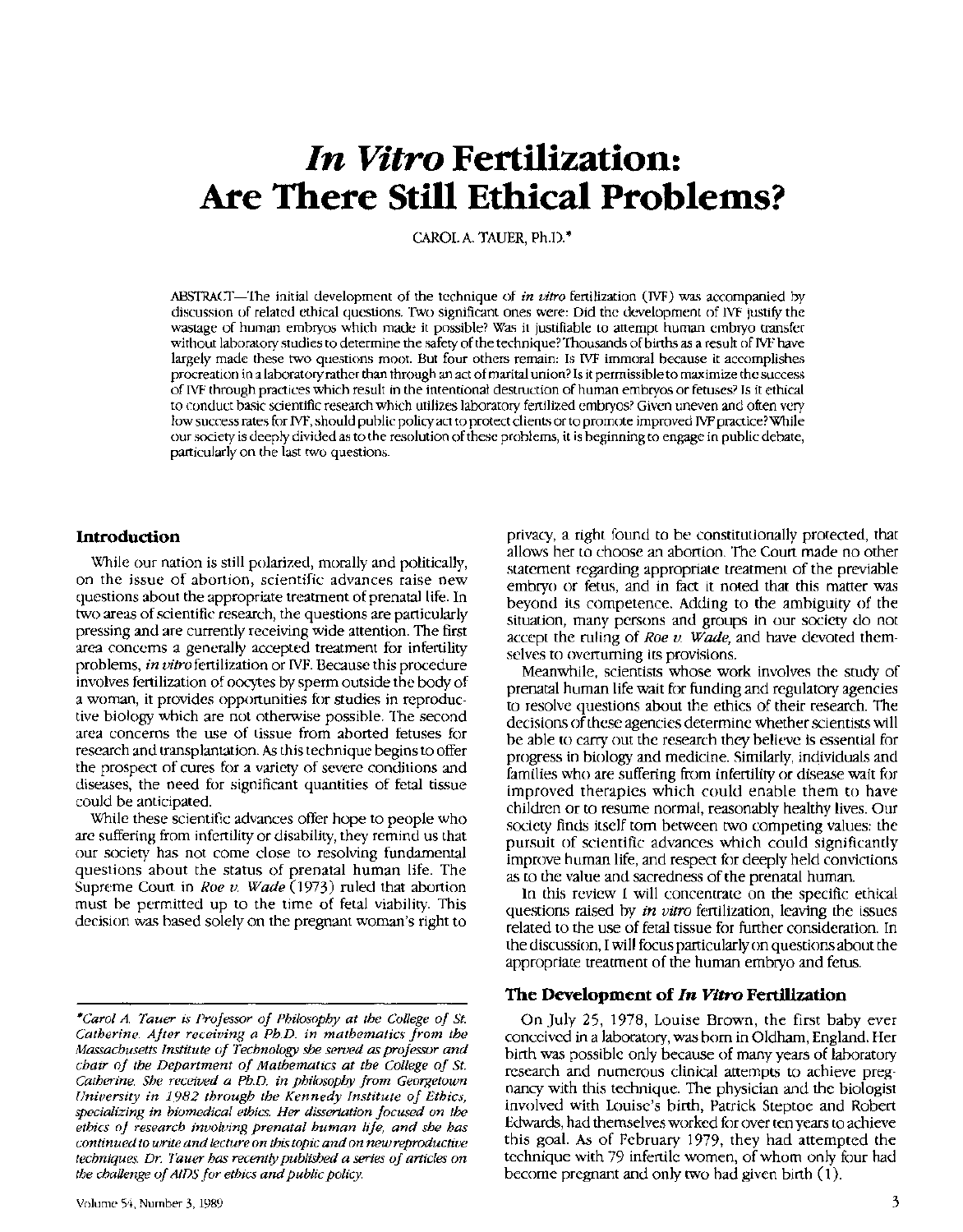During the development period of *in vitro* fertilization, the literature was filled with discussions of the ethical questions raised. In retrospect, two of these questions seem most significant because, even though they have been resolved in a practical sense, their underlying theoretical issues remain with us. Both of these questions illustrate the tension referred to earlier, and each can be phrased in terms of competing values.

- Does the development of *in vitro* fertilization justify the wastage of human embryos which made it possible?
- Was it justifiable to attempt clinical embryo transfer without laboratory studies to determine whether IVF was safe for the developing embryos?

#### *Wastage of Embryos*

Given the high rate of infertility among couple who wish to have children, estimated at one in six couples in the United States, the development of techniques to assist them is a laudable endeavor. In the process of developing IVF techniques, however, numerous attempts to fertilize human oocytes were made in laboratories throughout the world. The first successful human fertilization was demonstrated by Pierre Soupart of Vanderbilt University in January 1973 (2). Once fertilization was achieved, embryo transfer to the woman who had provided the oocyte(s) could be attempted. Since at first there was essentially no hope of success, i.e., that the embryos would implant and develop to term, an extended series of experiments was conducted from which the embryos involved could not benefit.

While the goal of relieving infertility was a good one, numerous embryos were created and then expired to support the research needed to develop the *in vitro* technique. According to those who regard these embryos as human beings, literally hundreds of humans gave their lives so infertility treatment could be made available, or so future embryos could be conceived, implanted, and brought to term. Depending on one's view of the moral status of the early embryo, one may hold that the price of success was too high.

#### *Safety of JVF*

The second question raised during the period of initial research involved the safety of the *in vitro* technique. Many scientists wanted evidence that the manipulation of the gametes and embryos in *in vitro* fertilization did not cause birth defects. These scientists advocated laboratory studies on 1VF zygotes and cleaving embryos, so that safety would be assured before transfer to a woman was attempted. While prudent, this course of action would clearly require the use of human embryos for laboratory studies, again raising the question of the ethics of such research.

Pierre Soupart in 1978 criticized his British colleagues for omitting human safety studies and moving immediately to embryo transfer. At that time, Soupart had a research proposal under consideration at the National Institutes of Child Health and Human Development (NICHD) in which he proposed to "establish the genetic risk involved in the obtaining of human preimplantation embryos, by tissue culture methods (2). His proposal never received final approval and funding, probably because of its ethically controversial nature. Meanwhile, Steptoe and Edwards achieved their immediate goal, the birth of Louise Brown, and scientists and clinicians throughout the world turned to learning the method and imitating their accomplishment.

## **The Current Situation**

As Louise Brown's birth was followed in rapid succession by hundreds and now thousands of births resulting from IVF, the ethical concerns shifted. These births showed no evidence of increased defect or abnormality resulting from the *in vitro* process. Hence, the question of testing the safety of IVF became moot. The issue of embryo wastage also became less problematic. If an attempt were made to transfer each fertilized egg to a woman, then whatever embryo loss occurred could be accepted, since each embryo had a real chance to develop its potential and come to term.

During the decade beginning in 1978, *in vitro* fertilization was regarded with hope and optimism by most people, from research scientists to the general public. The news media provided extensive coverage of the first IVF baby in a city or state, and infertile couples flocked to the IVF clinics, which sprang up in most major medical centers. As early as December 1978, a Gallup poll showed that 60 percent of the public approved of IVF, while only 27 percent opposed it (3 ). Public concern seemed to be focused mainly on unusual applications or unexpected problems: the woman in South Africa who gave birth to her daughter's "test-tube" triplets in 1987, and the two fertilized eggs which were left frozen and orphaned in Melbourne when their parents, Mario and Elsa Rios, were killed in 1983.

Ethical questions remain, however. Three of them have nagged us during the entire past decade, while the fourth is an issue that has only recently received publicity. The first three questions are: (1) Is IVF immoral because it accomplishes procreation within a laboratory rather than through an act of marital union? (2) Is it permissible to maximize the success of IVF by using practices that result in the intentional destruction of human embryos or fetuses? (3) Now that human embryos are available in the laboratory setting, is it ethical to conduct the basic scientific research which could be undertaken? The fourth question, raised only recently, is this: Given that the success rates for IVF are vastly uneven and often unacceptably low, should public policy be implemented to protect clients or to promote improvements in the technique?

#### *Separating Procreation from Marital Union*

*In vitro* fertilization achieves a good result, pregnancy and childbirth for an otherwise infertile couple, through what some conservative thinkers regard as an intrinsically bad means. The foremost critic of IVF on grounds that it is intrinsically wrong is probably the Roman Catholic Church. In its instruction on procreation of February 1987, the Vatican stated that artificial fertilization in the form of IVF is not morally acceptable. The reason given is that IVF separates procreation from the act of intercourse, which is the sign of the spouses' union  $(4)$ . Thus, it is illicit for the same reason that artificial contraception is illicit.

This view is not uniformlly held among Catholic theologians, however. Note, for example, the position of Richard A McCormick, SJ., who argues that procreation must take place within the context of a loving marital relationship, but that it need not be the fruit of a specific conjugal act (5). As Baruch Brody points out in his fine study of religious perspectives on IVF, a number of religious communities share McCormick's view, while he knows of no others who support the official position of the Roman Catholic Church (6).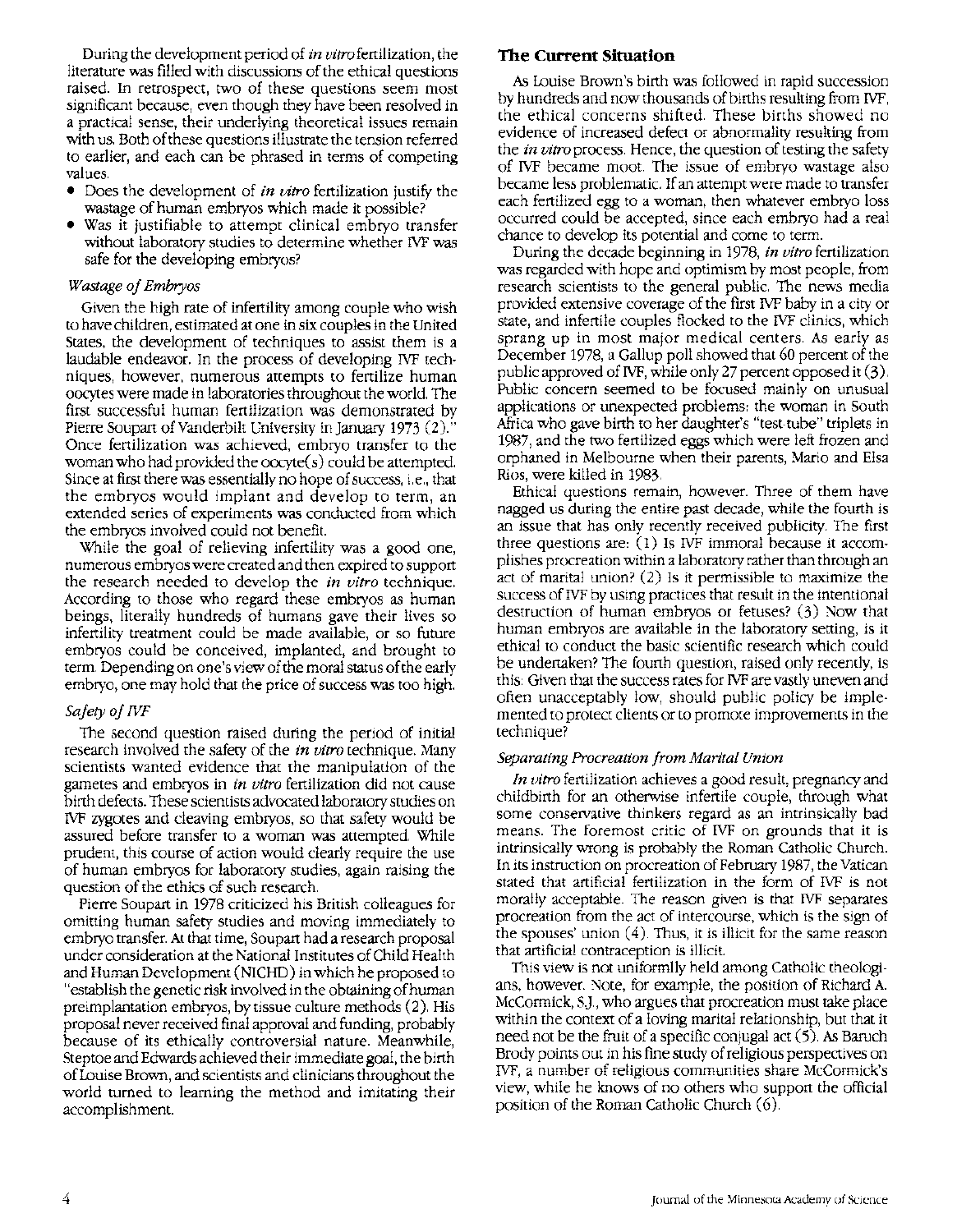#### *Taking Chances to Improve One's Chances*

A whole set of ethical issues arises from attempts to optimize the outcome for the couple seeking a child through IVF. Their chances of obtaining a child as the result of a single attempt at fertilization and implantation are very small. Hence various approaches have been devised for increasing the odds. Some of these procedures raise ethical questions at the same time as they further a laudable goal.

In order to maximize the probability of fertilization and pregnancy, the woman is generally given hormonal treatment to cause her to superovulate, or to produce more than one egg in a given cycle. These eggs, usually recovered by laparoscopy, may all become fertilized. If more than one are then transferred to the woman, her chances of achieving a pregnancy will increase proportionately. But the likelihood of a multiple pregnancy will also increase as the number of transferred embryos becomes larger. If three or more of the transferred embryos implant and begin to develop, the woman will be carrying a high risk pregnancy; triplet and higher multiple pregnancies almost certainly will result in premature birth, with consequent morbidity or mortality.

Ought one to maximize the probability of pregnancy by risking such an outcome? Options that have been proposed include the following:

( 1) Limit the number of embryos to be fertilized and transferred to three. The probability that all three will implant is very small.

(2) Transfer all fertilized eggs, and if an excessive number implant, use a procedure called selective reduction. In this procedure, a certain number of fetuses are killed, either by a transvaginal technique which aspirates the fluid and fetus from the sac, or transabdominally through injection of potassium chloride into the fetal heart (7).

(3) Fertilize all oocytes recovered, but transfer only two or three. The others may be frozen for future use, donated to another woman, discarded, or used for research.

While the aim may be to increase the probability of an eventual successful outcome, options (2) and (3) raise questions about the ethical treatment of human embryos and fetuses. Selective reduction may be a choice one is almost forced to make after a highly dangerous pregnancy has occurred. Yet the initial decision to risk causing this type of prenancy was a deliberate one. One cannot shirk responsibility for the consequences of deliberate decisions.

Freezing excess fertilized embryos has generally been regarded as ethically more acceptable than destroying them. However, from one-quarter to one-half of these embryos do not survive the process of freezing and thawing, even in the well-established clinics; and in the absence of better diagnostic techniques, thawed embryos are transferred on the basis of whether they "look good" or "look odd." In a recent article, Andrea Bonnicksen delineates additional ethical problems related to the freezing of embryos, ranging from their legal status to how they are either personalized or depersonalized by the donors or physicians, depending on what they believe the eventual use and outcome will be (8). Freezing, which once seemed like a simple solution to the problem of excess embryos, has now provided a host of new problems.

The University of Minnesota established its program for *in vitro* fertilization in early 1983. Initially, all eggs which fertilized were transferred back to the woman, with the exception that "obviously abnormal embryonic cells will be discarded and not used for fertilization (9)." Recently freezing has become an option, and in 1988, a pregnancy was

achieved using a frozen embryo. Dr. George Tagatz, director of the program, reports that they are currently implanting up to four embryos at a time, and that he is aware that a selective reduction has occurred in the course of a triplet pregnancy ( 10 ). Within this program, Dr. Tagatz presents the possible options to the couple seeking IVF, explains their risks and benefits, and then allows the couple to choose the option they prefer. He suggests that he is taking a less paternalistic approach than he did at the beginning of the program, a stance in line with a general trend in physician-patient relationships. This approach has much to commend it. When the fate of human embryos and fetuses is involved, however, one may ask whether paternalism toward them would be an appropriate ethical response, which may supersede the exercise of parental autonomy.

#### *Using Early Embryos in Research*

A debate which continues to plague the scientific, ethical, and political scene echoes earlier discussions of research involving human embryos that cannot benefit from it. The presence of human zygotes and embryos in the laboratory setting provides scientists with an unusual opportunity to investigate aspects of human reproduction. The process of cell differentiation, the nature of genetic diseases, reasons for miscarriage, new contraceptive methods, as well as investigations of other phenomena such as cancer-causing cells: scientists have envisioned a wide variety of valuable research utilizing laboratory-fertilized embryos (11). Eventually, too, a kind of prenatal therapy might be developed; genetic manipulation through gene "surgery" or replacement could possibly be performed on the undifferentiated embryo.

In the United States, research involving fetuses is governed by federal regulations, which were implemented in 1975. However, these regulations do not cover research involving preimplantation embryos; such research must be approved by an Ethics Advisory Board or EAB (12). The EAB was appointed in 1977, and after careful study, it issued general guidelines to govern federally-funded research involving *in vitro* fertilization. Research could ethically be conducted in order to demonstrate the safety and efficacy of *in vitro*  fertilization, provided the gamete donors gave consent, and on condition that the embryos were not sustained in the laboratory beyond 14 days. The board did not approve or disapprove other possible goals of embryo research, but did take a big step in accepting the use of some embryos for purposes beyond the development of their own potential.

While this report might have formed the basis for consideration of a series of research proposals, the EAB only reviewed one proposal (Pierre Soupart's) during its brief lifetime. Its report was tabled by HEW, its charter expired in 1980, and no human IVF research has been considered for federal funding since that time.

Whether embryo research should or should not be facilitated by public policy is highly debatable, but it is an issue worth debating. Because of the demise of the Ethics Advisory Board which was mandated to make recommendations in this area, and because of the generally volatile atmosphere in the U.S. on abortion-related issues, there has been a conspicuous absence of American public debate on *in vitro* research during the past decade. In contrast, in Australia, Great Britain, and other countries of the European community, there has been vigorous public discussion for a number of years. In Great Britain, the debate has even reached parliamentary level. Recently an international conference convened in Canada to develop "An International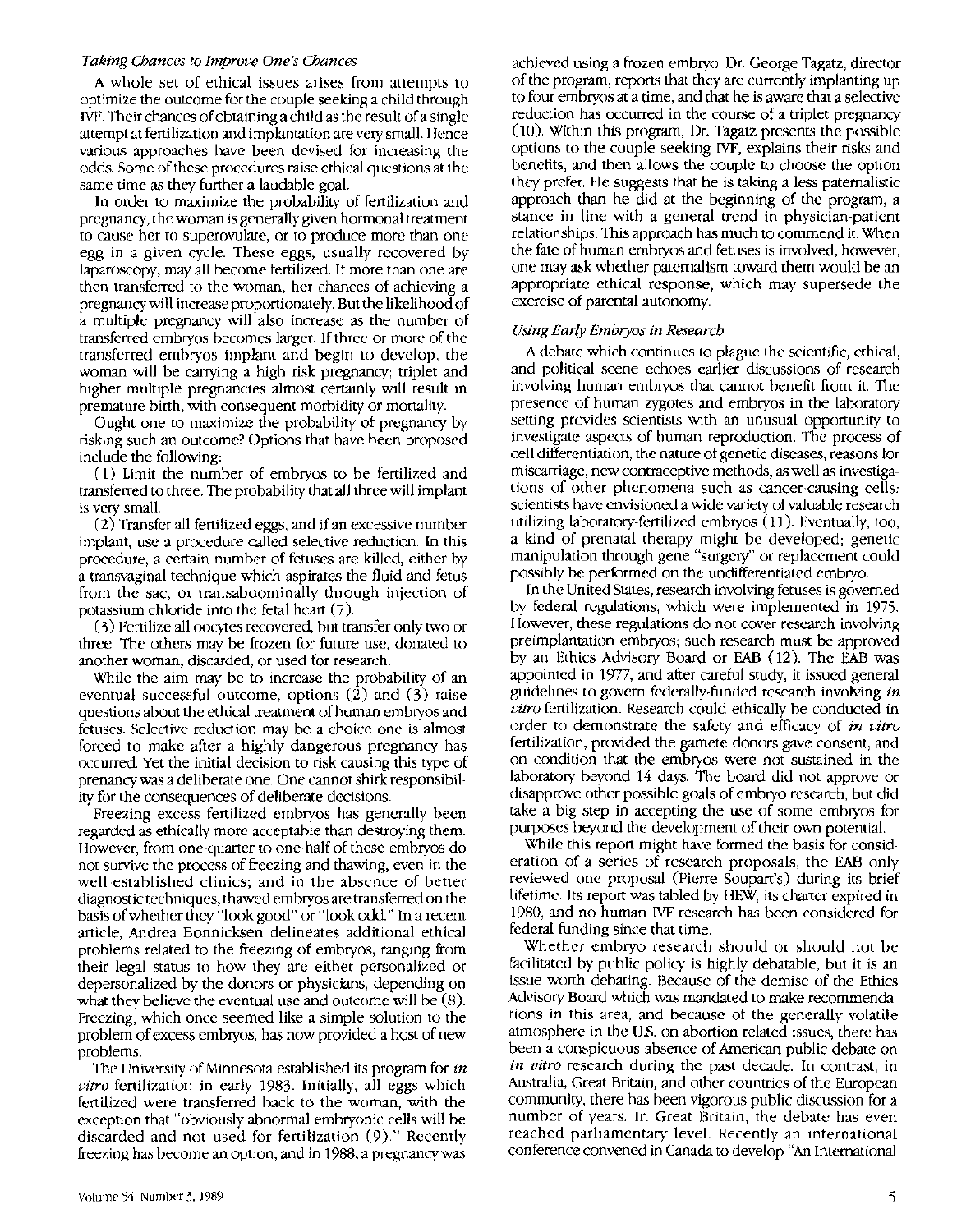Ethic for Research with Human Beings (13)." Among other issues, this conference began to explore the ethics of laboratory research with human embryos at the international level.

It is well-known that many persons and a number of religious groups hold that the moment of fertilization marks the beginning of a new human life, and that the zygote and early embryo must be given all the protections due to a human being. What is not as well known is the fact that some conservative ethicists and theologians, even within bodies like the Roman Catholic Church, have come to regard the period immediately following fertilization (variously estimated from 7 to 14 days post-fertilization) as somewhat anomalous (14, 15, 16, 17, 18). During this time, the dividing embryonic cells behave more as a cellular mass than as a unified organism. The cells are totipotential, each one having the ability to develop into any sort of organ or tissue, or in fact, into an entire fetus. If some of the cells are destroyed or damaged, the others can go on to develop normally. Twinning or embryonic cloning, and conversely, the recombining of two or more embryos, are possible during this period. Thus, it might be said that we do not have an individual and integrated human organism until differentiation has begun and the phenomena of twinning and recombination are no longer possible-a time that is generally identified as 14 days after fertilization.

The unusual character and status of the very early embryo, often called the preembryo, have led various advisory bodies to permit research on preembryos up to 14 days gestational age, but not thereafter. Persons who recognize full human status at fertilization could not support such a position; but a broad spectrum of informed ethical opinion seems willing to permit it. In fact, the only public policy body in the U.S. which considered the matter, the Ethics Advisory Board of 1977-78, approved the funding of certain types of embryo research if limited to this 14-day period.

## *Providing IVF as Effective Therapy*

Recently an additional ethical issue related to *in vitro*  fertilization has been given prominent attention. Critics noted that, after a decade of clinical application of IVF, the success rates for the procedure were still low, and in many clinics, unacceptably low. On the one hand, there was fear that the public, and more importantly, infertile couples, were being misled by distorted claims for the success of IVF. On the other hand, there was concern that the efficacy of the procedure could not be improved unless IVF research was encouraged and funded.

Currently, it is difficult to obtain accurate and reliable statistical data on the success rate for IVF. Clinics are not required to report to any registry or regulatory body. Published statistics usually represent a group of clinics, so that figures from an individual center cannot be distinguished. In addition, a "success" may be counted in a variety of ways: fertilization and transfer, a biochemical pregnancy (rising *{3* hCG level), a clinical pregnancy (sac with discernible fetus and positive heartbeat), or an actually delivered infant (premature or full-term). Since the rate of spontaneous abortions among IVF clinical pregnancies is high, about 50 percent (10), counting clinical pregnancies as successes will obviously skew the data. An infertile couple wants a baby, not just a pregnancy.

Individual clinics differ greatly in the information they provide to prospective clients, often misleading them (whether intentionally or not) as to their actual chances of success (19). In providing data to central registries, however, most clinics now report the success rate as the number of live births compared with the number of oocyte retrieval cycles. Arthur Caplan, Director of the University of Minnesota Center for Biomedical Ethics, cites two reports on the efficacy of IVF that use this method of calculating (20). The first report, combining 30 centers in the United Kingdom in 1985, shows a success rate of 8.9 percent. The second, grouping data voluntarily reported from 41 American clinics in 1986, shows a rate of 6.4 percent. While these percentages are low, the least efficient centers may not even be included in the published data. A survey by the American Fertility Society indicates that about half of the clinics that offer *in vitro*  fertilization in the United States have not yet produced a baby.

Experts estimate that about half of the 3000 births resulting from IVF in the United States have occurred at just three centers (19). While the University of Minnesota program is smaller than these three, its success rates are relatively high. Out of 56 oocyte retrievals in an 18-month period from July 1985 through 1986, 14 percent resulted in live births. Out of 52 retrievals in 1987, 17 percent produced babies (10).

Because of the desperate need experienced by many infertile couples, they are easy targets for exploitation. Infertility treatments carry a heavy emotional and psychological cost; couples describe themselves as being on an emotional roller coaster. The financial cost is also high, generally between \$4500 and \$6500 for each attempt, besides expenses for travel, relocation, and lost work time. A subcommittee of the House Committee on Small Business has recently conducted hearings to determine whether the IVF "business" is taking unfair advantage of the plight of these couples. Currently, this subcommittee is conducting a survey of the 169 U.S. clinics that offer IVF; the survey will help the subcommittee decide whether federal regulation and/or a national registry should be instituted.

The medical profession ordinarily regulates itself, but the potential for abuse in the uncharted territory of new reproductive techniques may call for supplementary measures. Two simple requirements would address many of the problems that have been noted. The first step is to require each clinic to provide unambiguous, easily understandable data about its record of past successes, using a standard method of calculating. Besides sharing this information with clients, the clinic should be required to report it to a national registry, so that a database for assessment and planning can be developed. The second step is to set minimum requirements for practice in this field, leading to licensure of centers that qualify. A center that did not meet the licensure standards would not be eligible for payment by private insurers or public funds. (Five states currently require insurance companies to cover infertility treatment: Arkansas, Hawaii, Maryland, Massachusetts, and Texas.)

These two measures, which Congress has begun to consider, are straightforward means of handling alreadyidentified problems. They are relatively uncontroversial, since their aim is to prevent exploitation, deceptive practices, and the exercise of professional incompetence. Thus they operate within the framework of consumer protection, a legitimate function of government.

A third possible step is more controversial. In assessing the statistical data available, Arthur Caplan comments that the overall rate of success, well below one in ten, appears very low for a medical procedure that is described as a therapy. Ordinarily, one expects a better chance of success from a